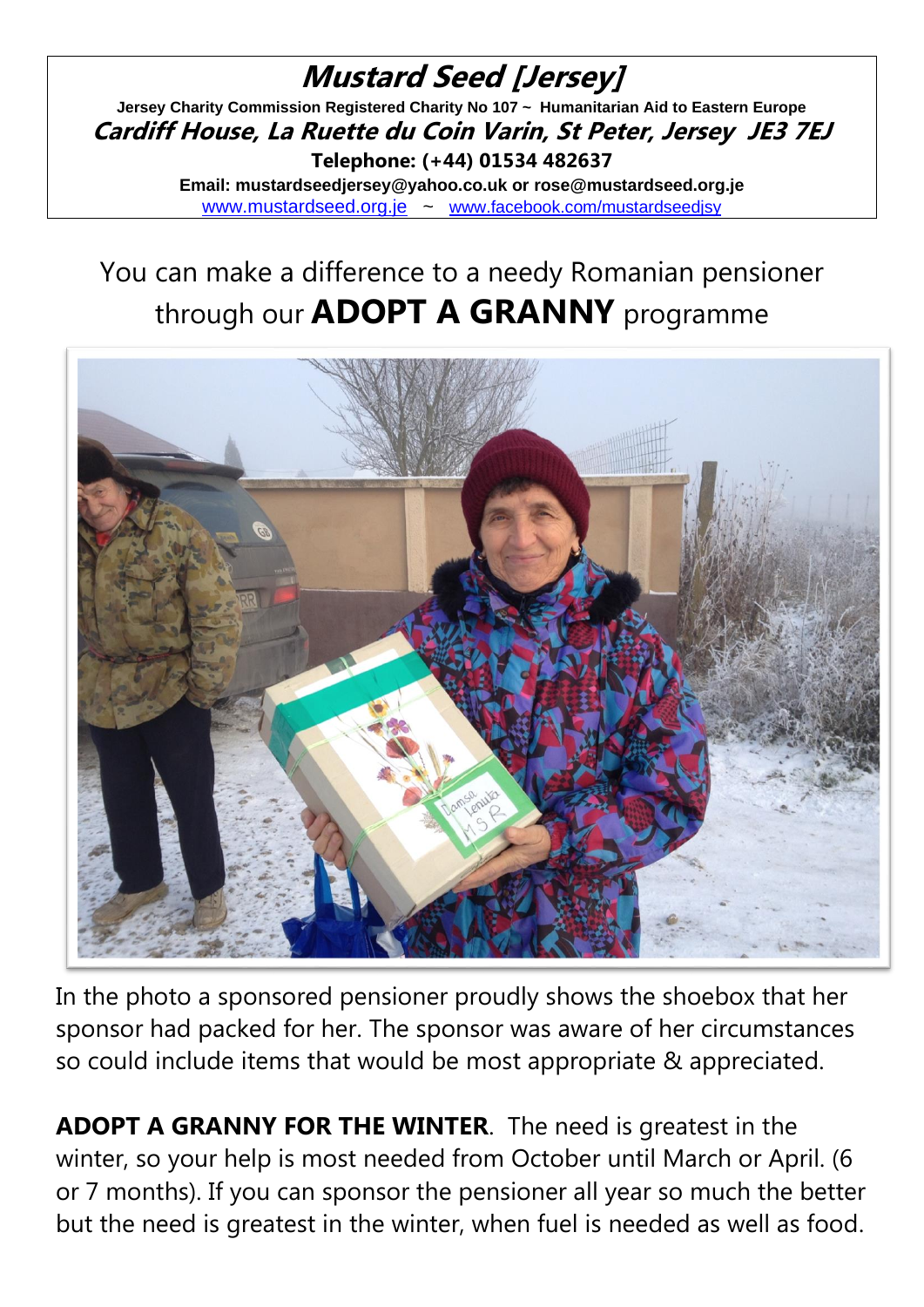Even although Romania has joined the EU there are a number of vulnerable people in Romania who simply cannot make ends meet. **The neediest group is the pensioners** – some are old age pensioners, others are medical pensioners. Mustard Seed's Adopt-A-Granny Sponsorship programme aims to give them a helping hand. It works alongside our aid distribution - invariably the beneficiaries wear clothing sent from Jersey.

## SOME FREQUENTLY ASKED QUESTIONS:

**How does sponsorship work?** Every month (or quarter or annually if you prefer) you pay an agreed amount of money into Mustard Seed's Sponsorship Account. Regularly money from this account is sent to Romania specifically to benefit the people who are sponsored. Continuity is important. We prefer it if you pay by standing order or if by cheque a minimum of 6 months in advance. A Standing Order Form is attached, Please return the response sheet to us. [If you decide to give a lump sum which is over £50, then Mustard Seed as a registered charity can claim a refund on income tax].

*Will I know the pensioner's name?* Yes, within a month of our receiving your money you should have received a profile on "your" pensioner usually with a photo.

**Will I have updates on progress?** Yes, you should receive a full report once a year and usually a brief update approx 6 months later.

**How much money should I give?** For a PENSIONER we ask £16 per month (£192 a year. To provide basic fire wood as well, we would need an additional £70, which works out at £22 a month.

*Can I send my pensioner a parcel?* So long as we have an aid consignment going out to Romania at a suitable time it is possible for us to transport your parcel.

*Can I be sure the money will be well used?* Yes you can. Our social workers administer the money and monitor things closely. Together with the pensioner they decide on the priority needs. Usually pensioners select that food should be purchased with the sponsor money, but occasionally some will prefer it used on fuel or medication or in one case paying the electric bill.

Please use the response sheet opposite if you would want to help us help needy Romanian pensioners.. There is a separate standing order form. Please return it to us at the above address.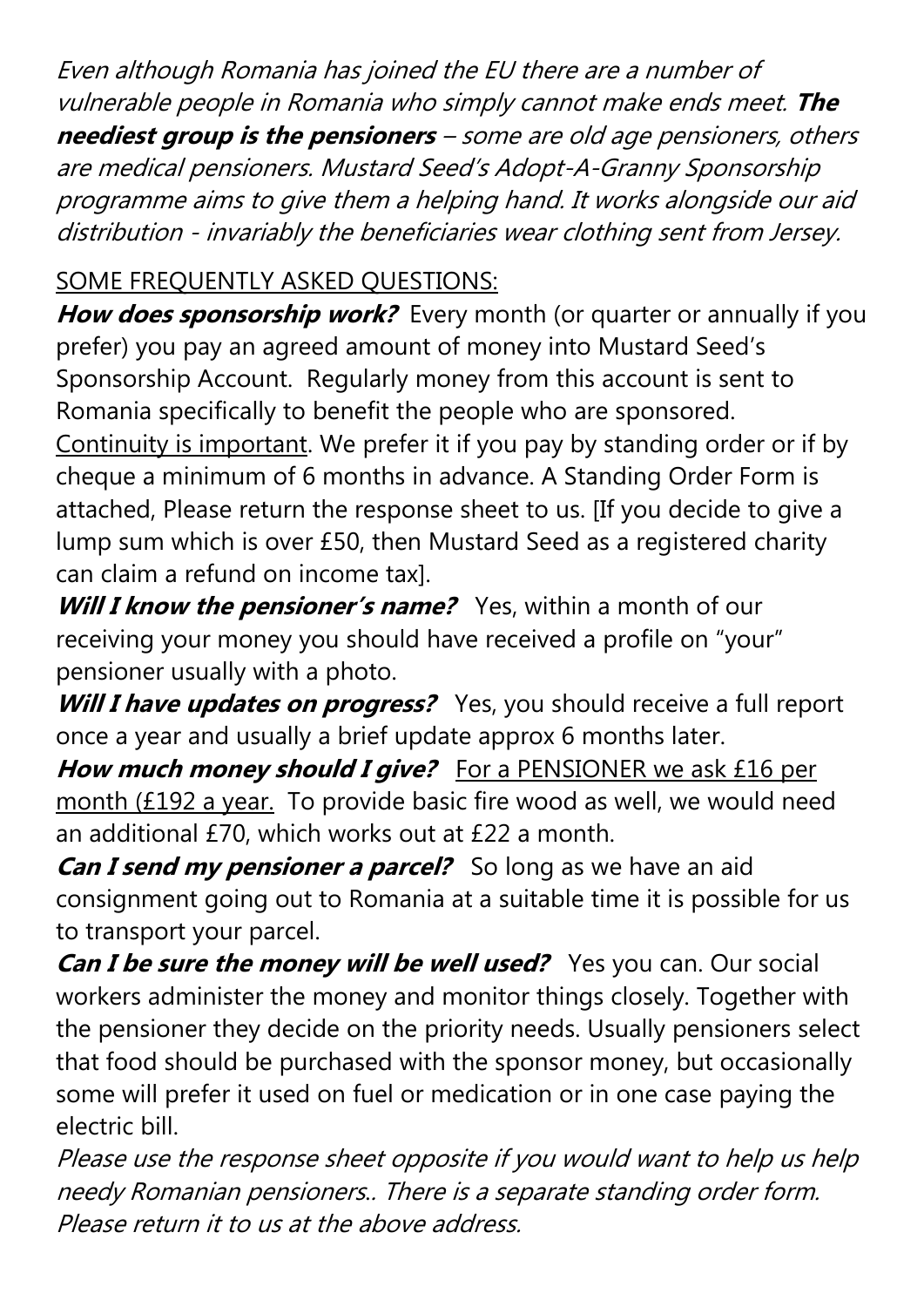### RESPONSE SLIP

| $Name \dots 1$ |
|----------------|
|                |
|                |
|                |

Email ……………………………………………………………---------.Please write very clearly

Please indicate if you prefer letter by post or that we use email to contact you. We will assume you want to sponsor a pensioner unless you let us know otherwise. If you have a strong preference for an elderly or medical pensioner please let us know.

I enclose a Lump sum donation of £ ……………………  $(£16 X 12 months = £192 OR 7 months = £112 OR 6 months = £96)$ 

I enclose a Lump sum donation of £ …………………… (£22 X 12 months or £262) This would provide some winter fuel also unless the pensioner identifies medication as a more urgent need

 I wish to pay by standing order and have filled in the enclosed standing order form for Mustard Seed to send to the bank.

I have set up a standing order direct with my bank. I enclose details for information purposes but have not signed the standing order form. (Or you can email this info to [mustardseedjersey@yahoo.co.uk\)](mailto:mustardseedjersey@yahoo.co.uk)

There is a standing order form on the next page.

If you are signing a standing order form you will need to return it to us. But if you are setting up a standing order direct with your bank, you can send us the relevant information by email if you prefer but please do advise us of the account name, date, amount and frequency of the payment.

It is also possible to sponsor a CHILD to help with their education for this we ask £25 per month (£300 per year). To sponsor a needy FAMILY with children at home we ask for a minimum of £25 per month (£300 per year) or with winter fuel £31 a month (£370 per year).

Please let us know if Child or Family sponsorship is your preference.